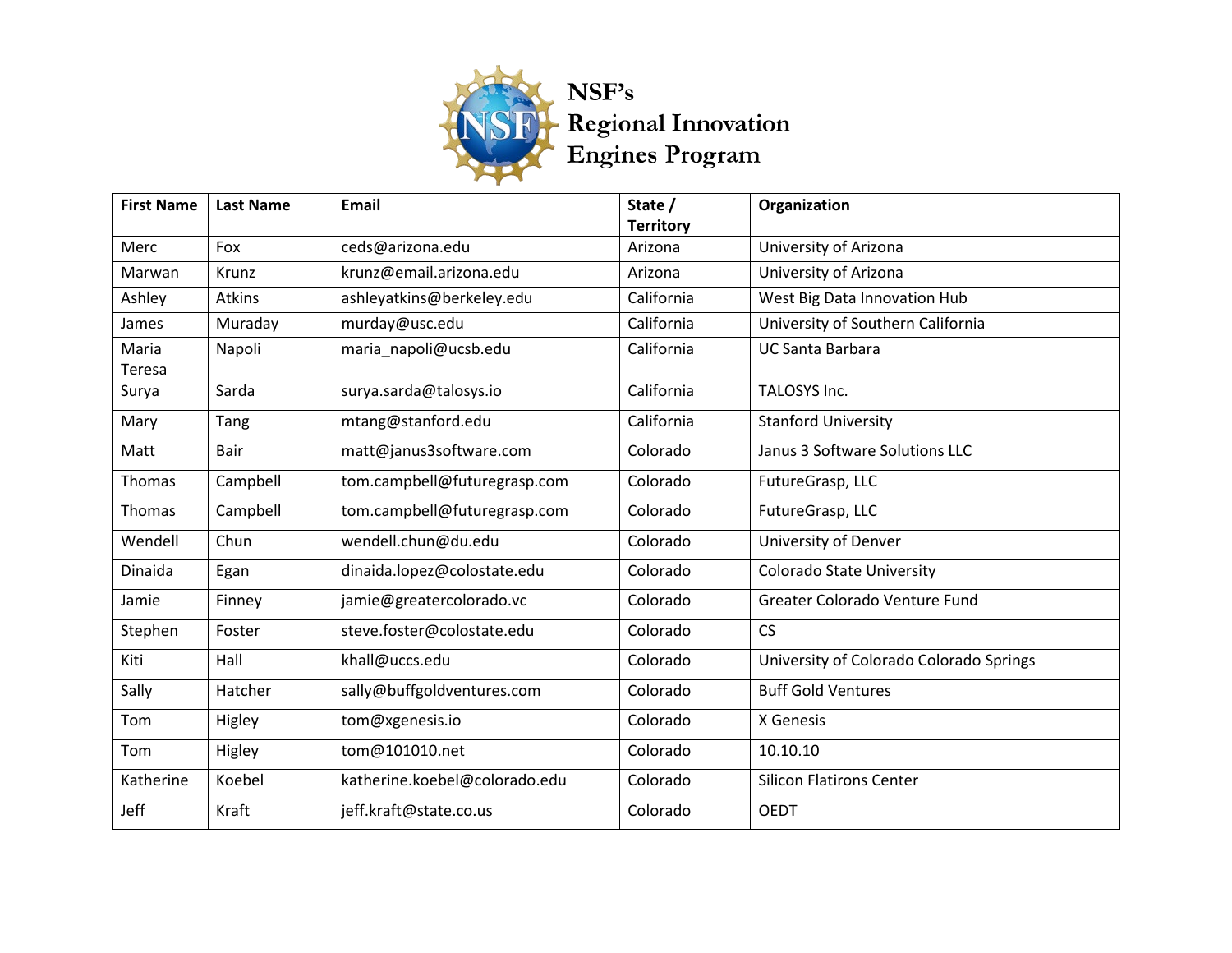

| Scott       | Miller     | scott.miller@endeavor.org        | Colorado | <b>Endeavor Colorado</b>                      |
|-------------|------------|----------------------------------|----------|-----------------------------------------------|
| Steve       | Niemi      | sniemi@nvidia.com                | Colorado | Nvidia                                        |
| Katharina   | Papenbrock | katharina.papenbrock@state.co.us | Colorado | CO Office of Economic Development and         |
|             |            |                                  |          | <b>International Trade</b>                    |
| Lynne       | Ray        | lynneparis.ray@state.co.us       | Colorado | State of Colorado                             |
| Brynmor     | Rees       | brynmor.rees@colorado.edu        | Colorado | University of Colorado Boulder                |
| Ryan        | Reeves     | ryan reeves@colorado.edu         | Colorado | <b>CU Boulder</b>                             |
| Karen       | Regan      | karen.regan@colorado.edu         | Colorado | University of Colorado Boulder                |
| Kelly       | Schutt     | kelly.schutt@nrel.gov            | Colorado | National Renewable Energy Lab                 |
| Alicia      | Sepulveda  | alicia.sepulveda@cu.edu          | Colorado | University of Colorado System                 |
| Erin        | Trapp      | et@coloradothrives.org           | Colorado | <b>Colorado Thrives</b>                       |
| William     | Vaughan    | wvaughan@mines.edu               | Colorado | <b>Colorado School of Mines</b>               |
| <b>Brad</b> | Wells      | bwells@clcglobal-usa.com         | Colorado | CLC Global-USA Inc.                           |
| Malte       | Witt       | malte.witt@techstars.com         | Colorado | Techstars                                     |
| Shouhuai    | Xu         | sxu@uccs.edu                     | Colorado | <b>UCCS</b>                                   |
| Evangeline  | Coker      | eciupek@fsu.edu                  | Florida  | Florida State University                      |
| Dimitris    | Pavlidis   | dpavlidi@fiu.edu                 | Florida  | Florida International University              |
| Simone      | Perry      | simone@gener8tor.com             | Georgia  | Gener8tor                                     |
| Talitha     | Washington | twashington@aucenter.edu         | Georgia  | Clark Atlanta University & Atlanta University |
|             |            |                                  |          | Center                                        |
| Charles     | Kelly      | gameone@charliekelly.com         | Hawaii   | none                                          |
| Marsha      | Mcdaniel   | marsha.mcdaniel@inl.gov          | Idaho    | INL                                           |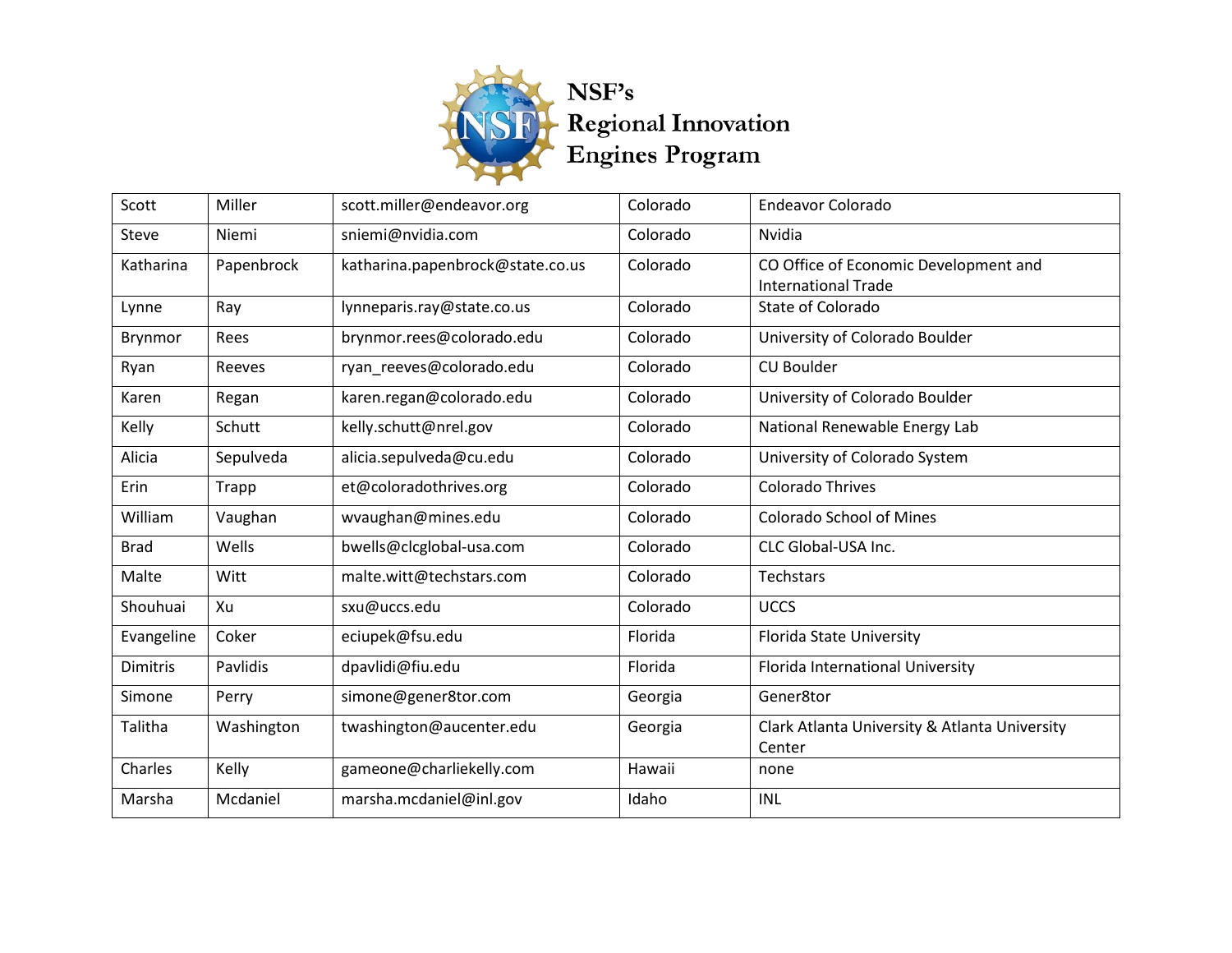

| Armgard       | Haken           | aehaken@illinois.edu          | Illinois        | Midwest Big Data Innovation Hub/NCSA,       |
|---------------|-----------------|-------------------------------|-----------------|---------------------------------------------|
|               |                 |                               |                 | University of Illinois at Urbana-Champaign  |
| W john        | Macmullen       | wjohn@illinois.edu            | <b>Illinois</b> | Midwest Big Data Innovation Hub / UIUC      |
| <b>Nisarg</b> | Gandhi          | nisarggandhi2010@gmail.com    | Indiana         | N/A                                         |
| Alan          | Allgeier        | alan.allgeier@ku.edu          | Kansas          | University of Kansas                        |
| Emily         | Arnold          | earnold@ku.edu                | Kansas          | KU                                          |
| Alan          | Badgley         | badgley@ksbdc.net             | Kansas          | <b>Kansas SBDC</b>                          |
| Patricia      | Bergman         | tricia.bergman@ku.edu         | Kansas          | University of Kansas - Lawrence, KS         |
| Cory          | <b>Berkland</b> | berkland@ku.edu               | Kansas          | The University of Kansas                    |
| William       | Carey           | carey@arc-tech.us             | Kansas          | <b>ARC Technology</b>                       |
| Elizabeth     | Cochran         | elizabeth.cochran@wichita.edu | Kansas          | <b>Wichita State University</b>             |
| <b>Brian</b>  | Dawson          | bdawson@earthsyellowsun.com   | Kansas          | Self                                        |
| Huazhen       | Fang            | fang@ku.edu                   | Kansas          | University of Kansas                        |
| Debra         | Franklin        | debra.franklin@wichita.edu    | Kansas          | <b>Wichita State University</b>             |
| Wanbo         | Liu             | wanbo.liu@darcorp.com         | Kansas          | <b>DAR Corporation</b>                      |
| Chad          | Mishmash        | chad.mishmash@gmail.com       | Kansas          | <b>Pittsburg State University</b>           |
| Vinod         | Namboodiri      | vinod.namboodiri@wichita.edu  | Kansas          | <b>Wichita State University</b>             |
| Quinn         | Robertson       | quinn@nxtus.io                | Kansas          | <b>NXTUS</b>                                |
| Dana          | Schirer         | dana.schirer@wichita.edu      | Kansas          | <b>Wichita State University</b>             |
| Jeff          | Tucker          | jwtuck@ksu.edu                | Kansas          | K-State Technology Development Institute    |
| Sherry        | Whitson         | sherry.whitson@wichita.edu    | Kansas          | <b>Wichita State University</b>             |
| Ken           | Williams        | ken@ksu.edu                   | Kansas          | Kansas State University Innovation Partners |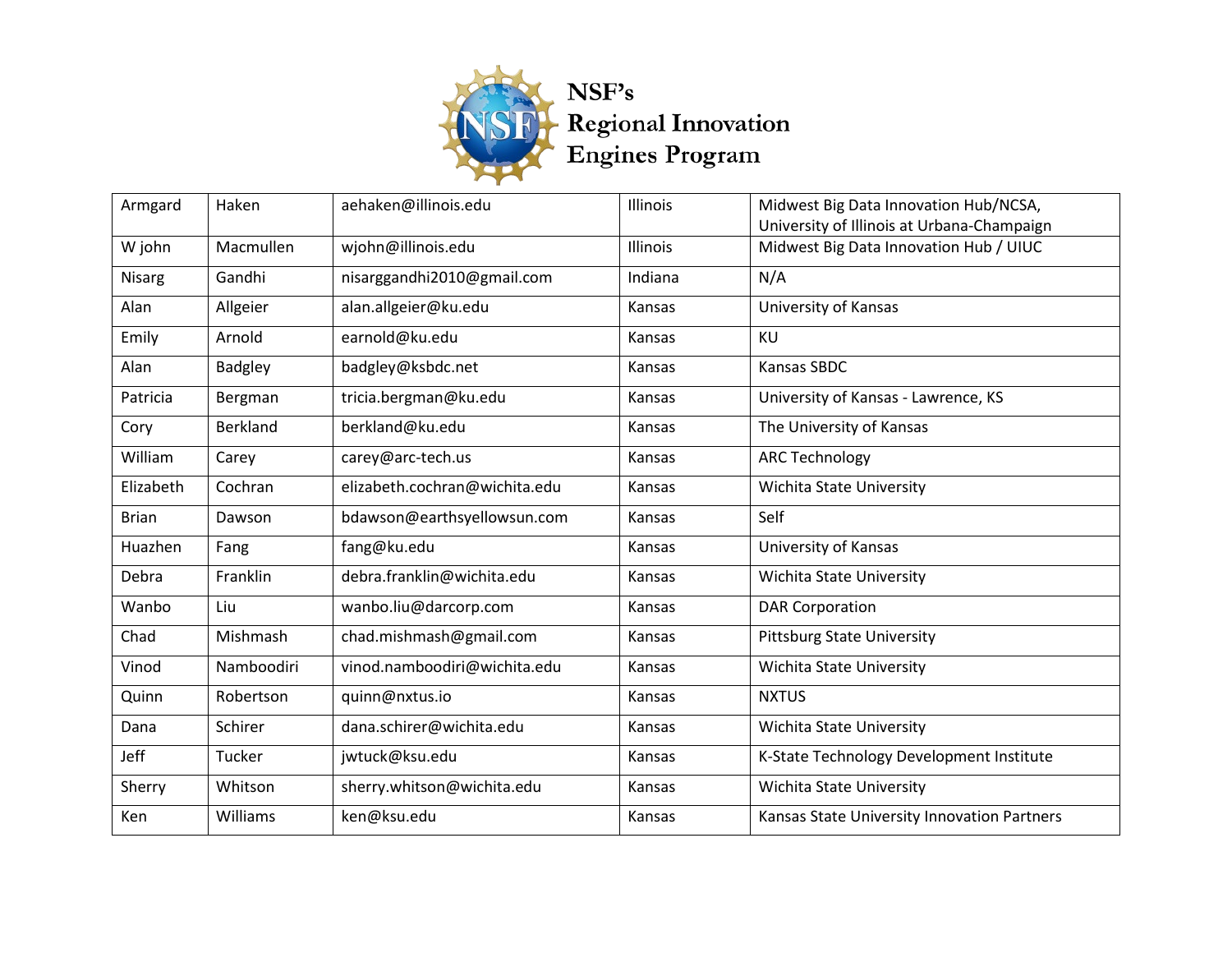

| Donna         | Johnson        | donnaj@latech.edu          | Louisiana     | Louisiana Tech University                     |
|---------------|----------------|----------------------------|---------------|-----------------------------------------------|
| Andrew        | Maas           | andrewm@lsu.edu            | Louisiana     | Lousiana State University                     |
| Martha        | <b>Stevens</b> | mstevens@latech.edu        | Louisiana     | Louisiana Tech University                     |
| Kwabena       | Okrah          | kwabena.okrah@orgonebd.com | Maryland      | <b>Alirtify LLC</b>                           |
| Lara          | Cardoso        | lara@adlventures.com       | Massachusetts | <b>ADL Ventures</b>                           |
| Carl          | Rust           | crust@umassp.edu           | Massachusetts | <b>UMass</b>                                  |
| Becky         | Aistrup        | becky@bbcetc.com           | Michigan      | <b>BBCetc</b>                                 |
| Garrick       | Villaume       | gmv@physisyst.com          | Minnesota     | <b>Physical Systems Inc</b>                   |
| Richard       | <b>Billo</b>   | richard.billo@mst.edu      | Missouri      | Missouri Science and Technology               |
| David         | <b>Braun</b>   | braundm@missouri.edu       | Missouri      | University of Missouri                        |
| <b>Baolin</b> | Deng           | dengb@missouri.edu         | Missouri      | University of Missouri                        |
| Michael       | Ducey          | ducey@missouriwestern.edu  | Missouri      | Missouri Western State University             |
| James         | Gann           | gannj@missouri.edu         | Missouri      | University of Missouri                        |
| Julian        | Gracia         | julian@unityfoundation.io  | Missouri      | <b>Unity Foundation NP</b>                    |
| Sheila        | Grant          | grantsa@missouri.edu       | Missouri      | University of Missouri                        |
| David         | Grant          | grantdav@missouri.edu      | Missouri      | University of Missouri                        |
| Calie         | Holden         | holdenc@otc.edu            | Missouri      | <b>Ozarks Technical Community College</b>     |
| Cynthia       | Jobe           | jobec@umsl.edu             | Missouri      | <b>UMSL</b>                                   |
| Benjamin      | Johnson        | bjohnson@biostl.org        | Missouri      | <b>BioSTL</b>                                 |
| Geoffrey      | King           | geoffreykking@gmail.com    | Missouri      | Greater St. Louis, Inc.                       |
| Ming          | Leu            | mleu@mst.edu               | Missouri      | Missouri University of Science and Technology |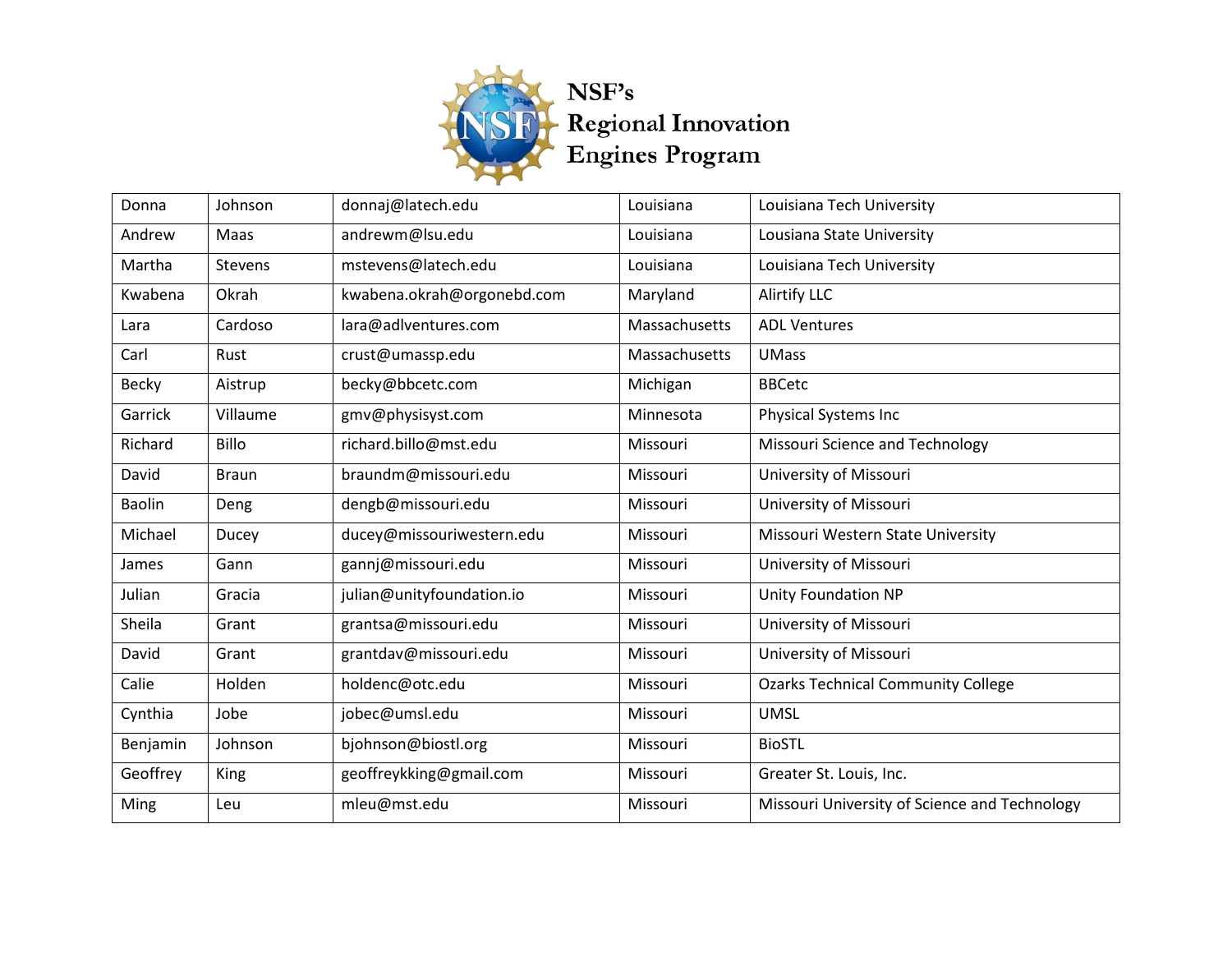

| Aiden        | Livingston    | aiden@thermoai.com        | Missouri | ThermoAl                                                |
|--------------|---------------|---------------------------|----------|---------------------------------------------------------|
| Dara         | Macan         | dmacan@joinsourcelink.com | Missouri | SourceLink                                              |
| Nicole       | Moore         | nmoore@wustl.edu          | Missouri | Washington University in St. Louis                      |
| Heather      | Navarro       | hnavarro@wustl.edu        | Missouri | Midwest Climate Collaborative, Washington<br>University |
| Derek        | Ozkal         | dozkal@kauffman.org       | Missouri | Ewing Marion Kauffman Foundation                        |
| Mostafizur   | Rahman        | rahmanmo@umkc.edu         | Missouri | University of Missouri Kansas City                      |
| Renele       | Reedmiller    | rmiller@missouri.edu      | Missouri | Thrive, University of Missouri-Columbia                 |
| Dan          | Reus          | dan@openlydisruptive.com  | Missouri | <b>Openly Disruptive</b>                                |
| Melanie      | Roewe         | roewem@wustl.edu          | Missouri | <b>Washington University</b>                            |
| <b>Brian</b> | Russell       | brussell@cortexstl.org    | Missouri | Cortex                                                  |
| Mike         | Seper         | mseper@nsin.us            | Missouri | National Security Innovation Network (NSIN)             |
| Marcelle     | Siegel        | marcelle.siegel@gmail.com | Missouri | MU                                                      |
| Kevin        | Stanley       | kevin@unityfoundation.io  | Missouri | Unity Foundation, NP                                    |
| Julie        | Svetlik       | svetlikj@missouri.edu     | Missouri | University of Missouri                                  |
| Jianmin      | Wang          | wangjia@mst.edu           | Missouri | Missouri University of Science and Technology           |
| Carole       | Allen         | cwilbeck@nebraska.edu     | Nebraska | <b>NE EPSCOR</b>                                        |
| Robert       | <b>Boissy</b> | rboissy@seqstream.com     | Nebraska | SegStream PBC                                           |
| Barry        | Cheung        | ccheung2@unl.edu          | Nebraska | University of Nebraska-Lincoln                          |
| Joy          | Eakin         | jeakin@nutechventures.org | Nebraska | NUtech Ventures (University of Nebraska-Lincoln)        |
| Jason        | Hawkins       | jason.hawkins@unl.edu     | Nebraska | University of Nebraska - Lincoln                        |
| Daniel       | Hoffman       | dan@investnebraska.com    | Nebraska | Invest Nebraska                                         |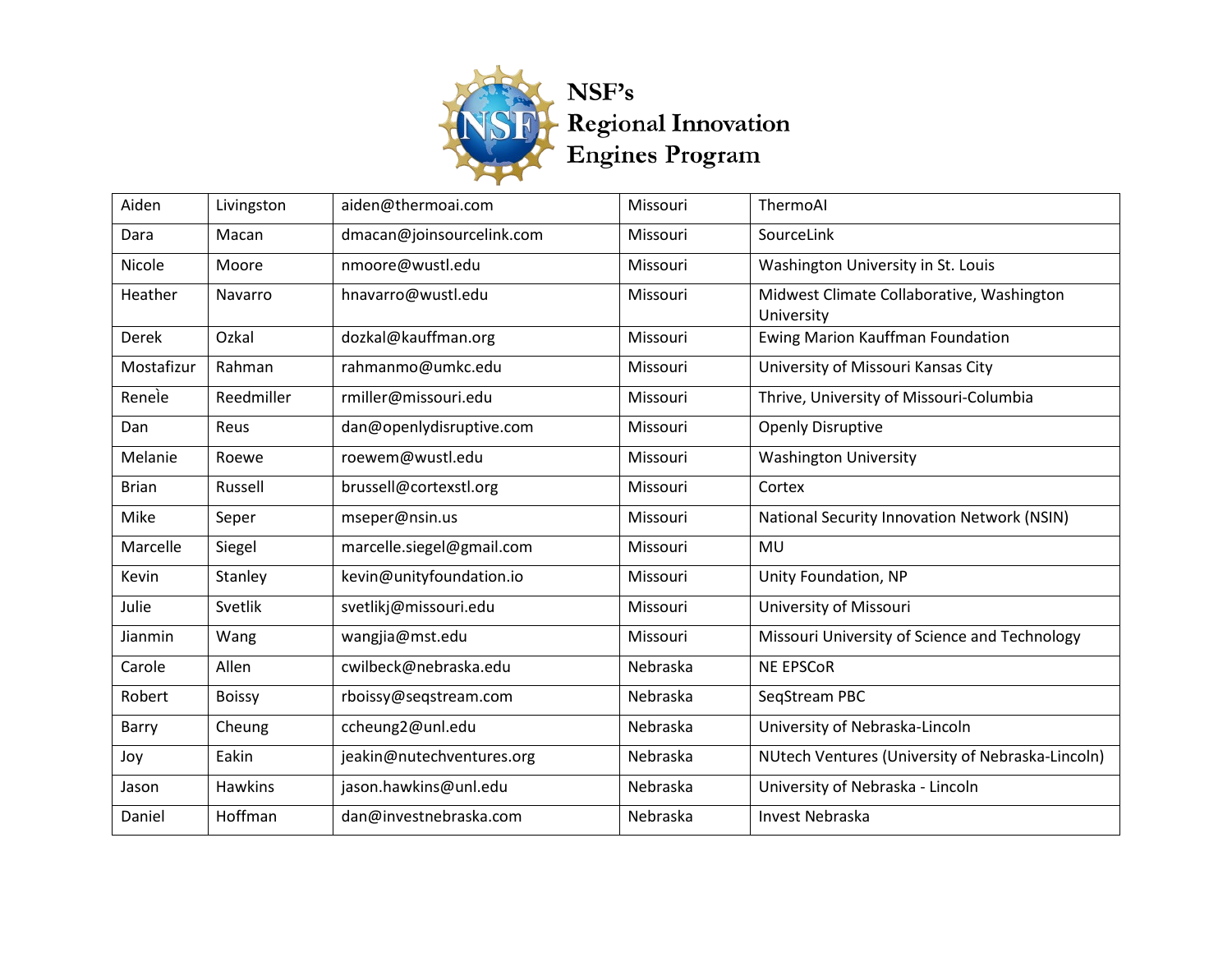

| Catherine   | Lang       | cdlang@unomaha.edu        | Nebraska          | Nebraska Business Development Center       |
|-------------|------------|---------------------------|-------------------|--------------------------------------------|
| Tisha       | Mullen     | tgilreathmullen2@unl.edu  | Nebraska          | University of Nebraska-Lincoln             |
| Petronela   | Radu       | pradu@unl.edu             | Nebraska          | University of Nebraska-Lincoln             |
| Mark        | Riley      | mriley3@unl.edu           | Nebraska          | University of Nebraska-Lincoln             |
| Marisol     | Rodriguez  | marisol@bbcetc.com        | Nebraska          | <b>BBCetc</b>                              |
| <b>Brad</b> | Roth       | broth5@unl.edu            | Nebraska          | University of Nebraska-Lincoln             |
| Karina      | Schoengold | kschoengold2@unl.edu      | Nebraska          | University of Nebraska                     |
| Can         | Vuran      | mcv@unl.edu               | Nebraska          | <b>UNL</b>                                 |
| Kent        | Warneke    | kent@northeast.edu        | Nebraska          | <b>Northeast Community College</b>         |
| Ben         | Williamson | ben@investnebraska.com    | Nebraska          | <b>Invest Nebraska Corporation</b>         |
| Joseph      | Wehbe      | jwehbe@alumni.harvard.edu | New Jersey        | AI Ecosystem Builder                       |
| Joseph      | Wehbe      | jwehbe@alumni.harvard.edu | New Jersey        | AI Ecosystem Builder                       |
| Ali         | Bidram     | bidram@unm.edu            | <b>New Mexico</b> | University of New Mexico                   |
| James       | Chavez     | chavez7jm@gmail.com       | <b>New Mexico</b> | Northern Rio Grande Corridor Collaborative |
| Adam        | Cohen      | acohen@aui.edu            | <b>New Mexico</b> | AUI                                        |
| Michael     | Enoch      | michael.enoch@lmco.com    | <b>New Mexico</b> | <b>Lockheed Martin Space</b>               |
| Hilary      | Fabich     | h.fabich@abqmr.com        | <b>New Mexico</b> | ABQMR, Inc.                                |
| David       | Hanson     | dthanson@unm.edu          | <b>New Mexico</b> | University of New Mexico                   |
| Wafa        | Hozien     | whozien@navajotech.edu    | <b>New Mexico</b> | Navajo Technical University                |
| John        | Joseph     | jjoseph@optipulse.com     | <b>New Mexico</b> | OptiPulse, Inc.                            |
| John        | Joseph     | jjoseph@optipulse.com     | <b>New Mexico</b> | OptiPulse, Inc.                            |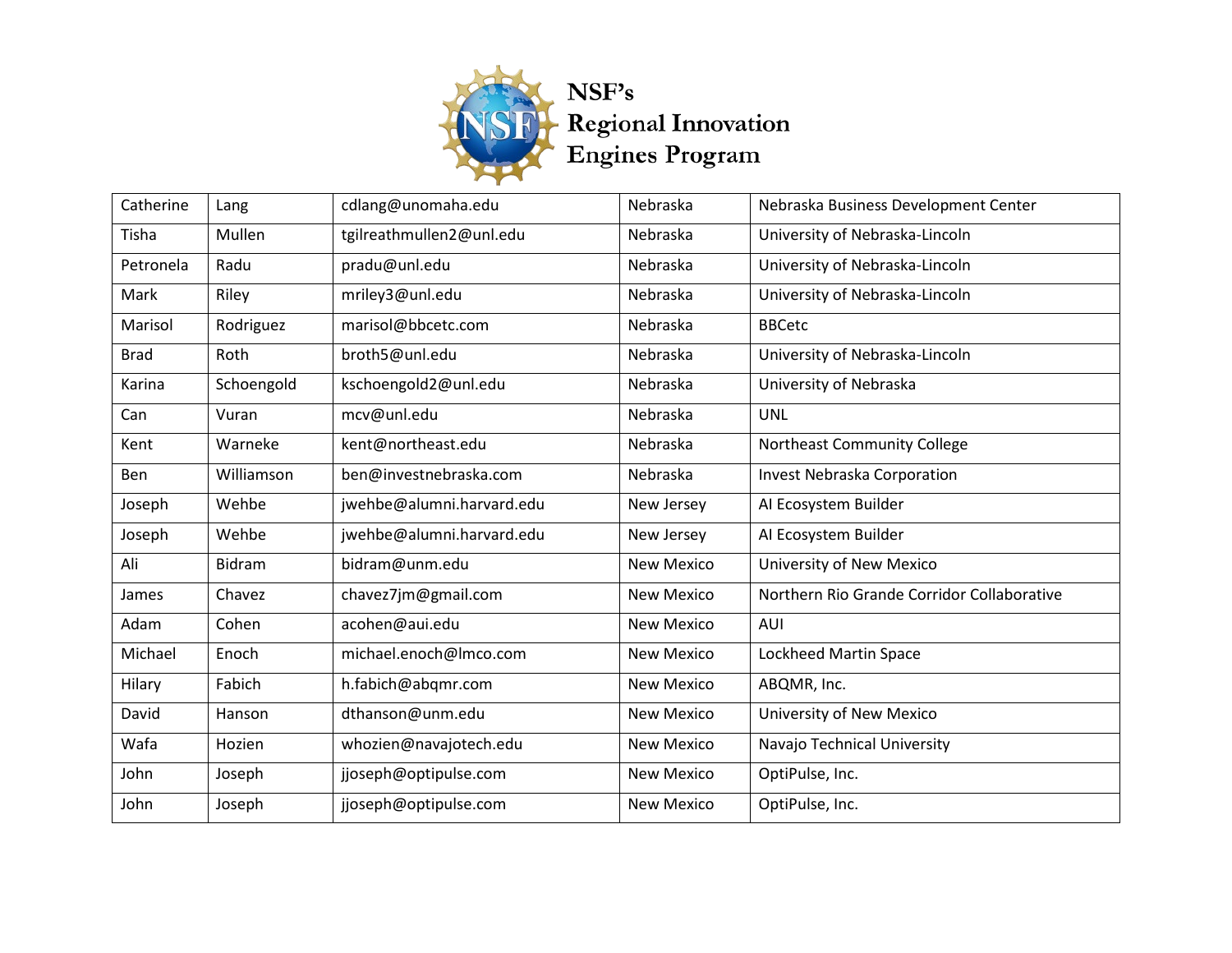

| Patricia | Knighten          | pmk@nmsu.edu                            | <b>New Mexico</b> | Arrowhead Center, New Mexico State University |
|----------|-------------------|-----------------------------------------|-------------------|-----------------------------------------------|
| Donna    | Koechner          | dmkoechner@unm.edu                      | <b>New Mexico</b> | University of New Mexico                      |
| Marcy    | Litvak            | mlitvak@unm.edu                         | <b>New Mexico</b> | <b>UNM</b>                                    |
| Carrie   | Marsh             | carrie.marsh@gmail.con                  | <b>New Mexico</b> | For Good                                      |
| Carman   | Melendrez         | carmanmelendrez@unm.edu                 | <b>New Mexico</b> | <b>University of New Mexico</b>               |
| Cara     | Michaliszyn       | cmichaliszyn@innovations.unm.edu        | <b>New Mexico</b> | <b>UNM Rainforest Innovations</b>             |
| Johanna  | Nelson            | johanna.nelson@state.nm.us              | <b>New Mexico</b> | nmedd                                         |
| Lara     | Prihodko          | prihodko@nmsu.edu                       | <b>New Mexico</b> | <b>New Mexico State University</b>            |
| Eric     | Renz-<br>Whitmore | ericrw@ncnmedd.com                      | <b>New Mexico</b> | <b>NCNMEDD</b>                                |
| Hannah   | Russert           | hrussert@innovations.unm.edu            | <b>New Mexico</b> | <b>UNM Rainforest Innovations</b>             |
| Xiang    | Sun               | sunxiang@unm.edu                        | <b>New Mexico</b> | University of New Mexico                      |
| Arlene   | Young             | ayoung@innovations.unm.edu              | <b>New Mexico</b> | <b>UNM</b>                                    |
| Florence | Hudson            | florence.distefano.hudson@gmail.co<br>m | <b>New York</b>   | FDHint, LLC                                   |
| Anna     | Laursen           | annalis.laursen@ibm.com                 | <b>New York</b>   | <b>IBM Research</b>                           |
| Marcus   | Pan               | marcus.pan@src.org                      | North Carolina    | Semiconductor Research Corporation            |
| Ryan     | Adams             | ryan.s.adams@und.edu                    | North Dakota      | University of North Dakota                    |
| Sheri    | Anderson          | sheri.anderson@ndsu.edu                 | North Dakota      | North Dakota State University                 |
| Justin   | <b>Berg</b>       | justin.allen.berg@und.edu               | North Dakota      | University of North Dakota                    |
| Aaron    | Bergstrom         | aaron.bergstrom@und.edu                 | North Dakota      | University of North Dakota                    |
| Kalpana  | Katti             | kalpana.katti@ndsu.edu                  | North Dakota      | North dakota State University                 |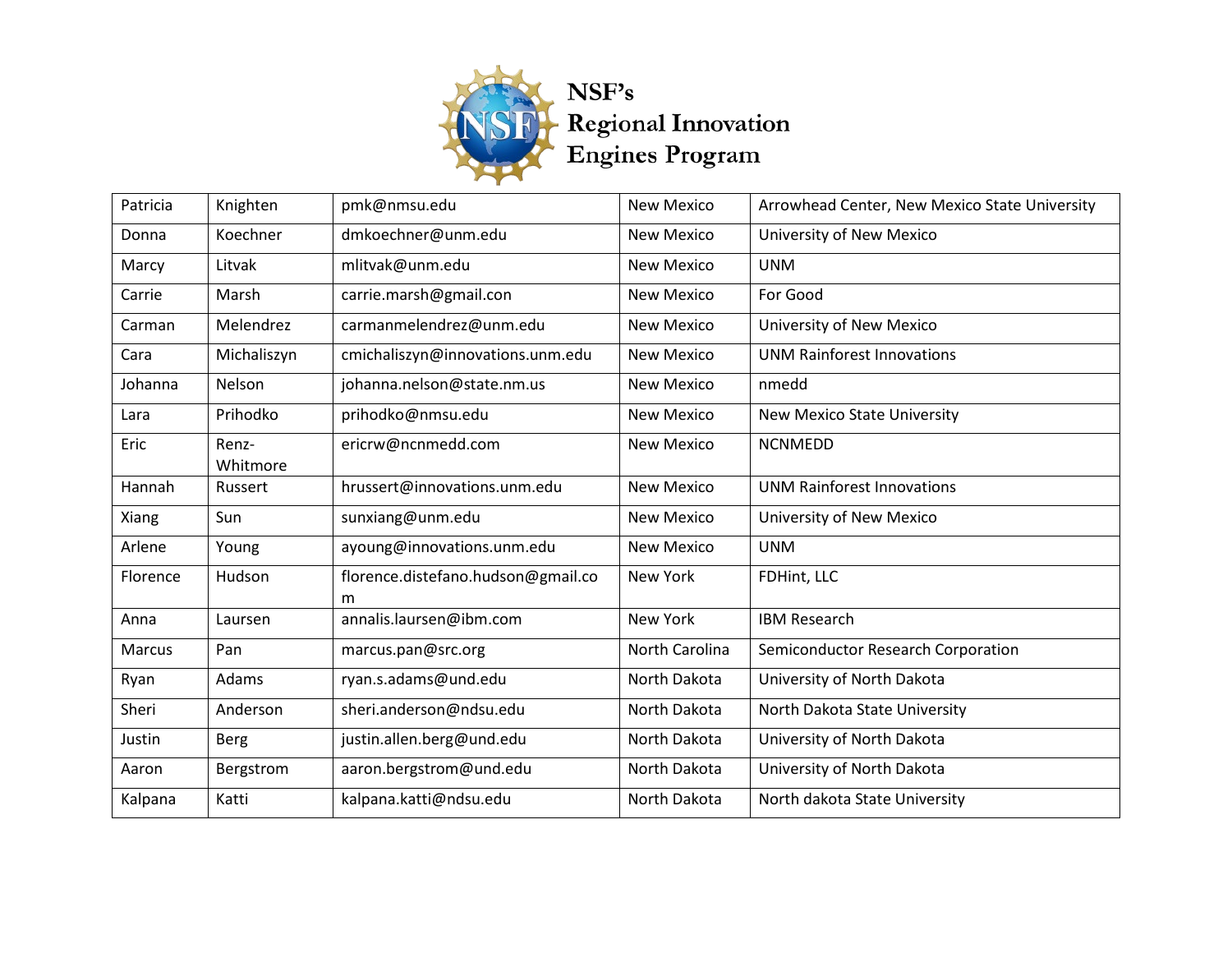

| Michael         | Mann           | michael.mann@und.edu          | North Dakota | University of North Dakota                   |
|-----------------|----------------|-------------------------------|--------------|----------------------------------------------|
| Danling         | Wang           | danling.wang@ndsu.edu         | North Dakota | North Dakota State University                |
| Onema           | Adojoh         | oxa105@case.edu               | Ohio         | Case Western Reserve University              |
| <b>Derek</b>    | Kauneckis      | derek.kauneckis@dri.edu       | Ohio         | Desert Research Institute                    |
| David           | Klein          | davidk@tekmarkgp.com          | Ohio         | <b>TekMark Growth Partners LLC</b>           |
| Daniel          | <b>Briggs</b>  | daniel.briggs@endeavor.org    | Oklahoma     | <b>Endeavor Northwest Arkansas and Tulsa</b> |
| Chuck           | <b>Bunting</b> | charles.bunting@okstate.edu   | Oklahoma     | OSU                                          |
| Joyce           | <b>Burch</b>   | jburch@ou.edu                 | Oklahoma     | University of Oklahoma                       |
| Tilanka         | Chandrasekera  | tilanka@gmail.com             | Oklahoma     | Oklahoma State University                    |
| Hantao          | Cui            | cuihantao@gmail.com           | Oklahoma     | Oklahoma State university                    |
| John            | Hanak          | jhanak@ou.edu                 | Oklahoma     | University of Oklahoma                       |
| <b>Nicholas</b> | Hayman         | hayman@ou.edu                 | Oklahoma     | Oklahoma Geological Survey/University of     |
|                 |                |                               |              | Oklahoma                                     |
| Christy         | Idleman        | idlemacb@oge.com              | Oklahoma     | OG&E                                         |
| Christy         | Idleman        | idlemacb@oge.com              | Oklahoma     | OG&E                                         |
| Hadi            | Noori          | hadi.noori@gmail.com          | Oklahoma     | Oklahoma State University                    |
| Byron           | Quinn          | byron.quinn@langston.edu      | Oklahoma     | Langston University                          |
| Cynthia         | Sanders        | csanders@cmn.edu              | Oklahoma     | College of the Muscogee Nation               |
| <b>Thomas</b>   | Wavering       | wavering@ou.edu               | Oklahoma     | University of Oklahoma                       |
| Beth            | Wild           | beth.wild@okstate.edu         | Oklahoma     | OSU                                          |
| Richard         | Friesz         | richard.friesz@capstoneos.com | Other        | <b>Capstone Oilfield Services</b>            |
| Amy             | Kremen         | amy.kremen@colostate.edu      | Other        | <b>Irrigation Innovation Consortium</b>      |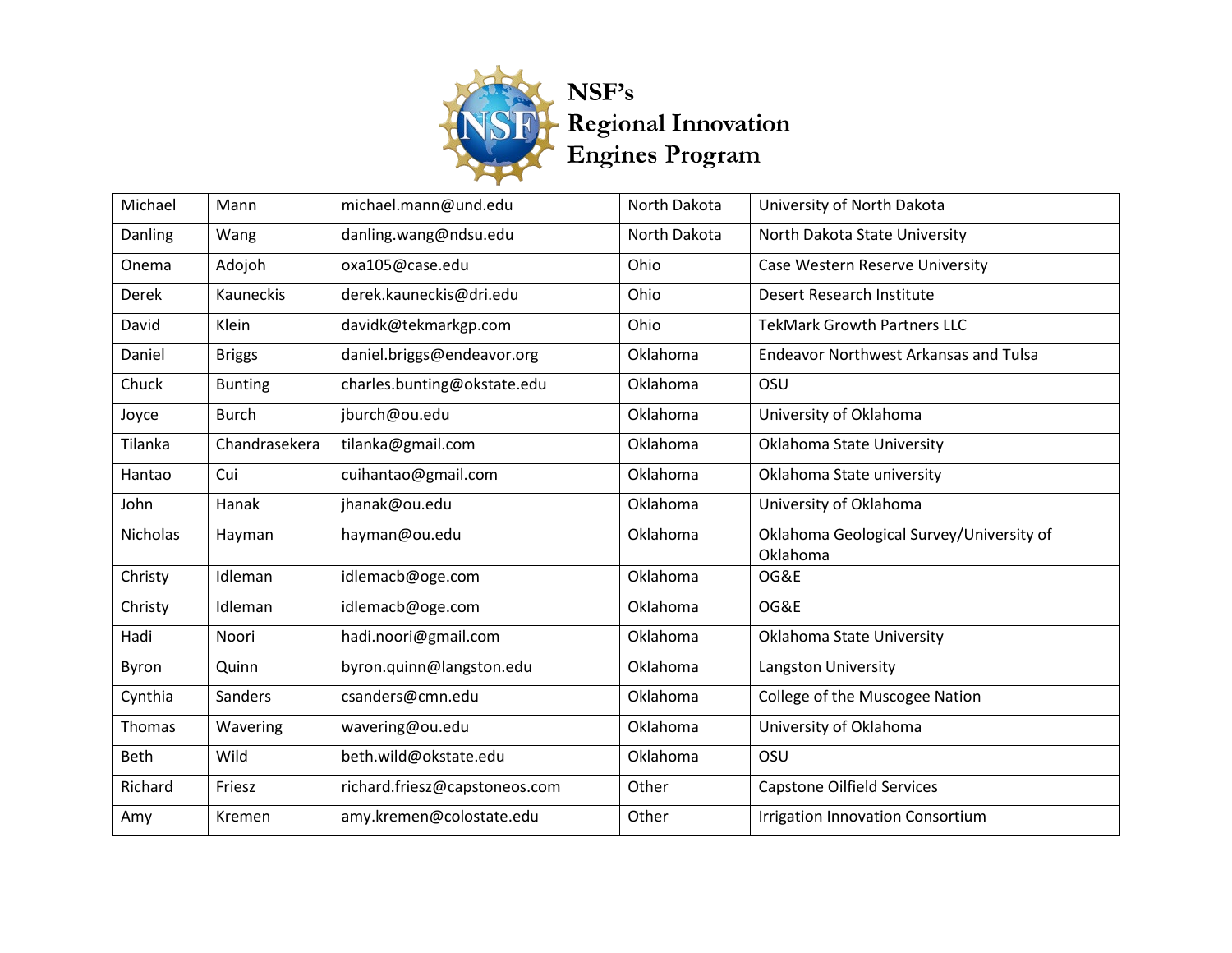

| Shelia         | Cotten          | scotten@clemson.edu           | South Carolina | Clemson                                   |
|----------------|-----------------|-------------------------------|----------------|-------------------------------------------|
| John           | Warner          | j3warner@gmail.com            | South Carolina | InnoVenture LLC                           |
| Jessica        | Andrews         | jessica.andrews@sdstate.edu   | South Dakota   | South Dakota State University             |
| Ashutosh       | Agrawal         | ashutosh@uh.edu               | Texas          | University of Houston                     |
| Igor           | Alvarado        | igor.alvarado@ni.com          | Texas          | N <sub>1</sub>                            |
| Jose           | Baca            | jose.baca@tamucc.edu          | Texas          | Texas A&M University-Corpus Christi       |
| Kelly          | <b>Basinger</b> | kelly.basinger@unt.edu        | Texas          | University of North Texas                 |
| Bryan          | <b>Bayles</b>   | bbayles@tamusa.edu            | Texas          | Texas A&M University, San Antonio         |
| Elizabeth      | Carroll         | elizabeth.carroll@ttu.edu     | <b>Texas</b>   | <b>Texas Tech University</b>              |
| Eileen         | Clements        | eclements@uta.edu             | Texas          | <b>UTA</b>                                |
| Jose           | Contreras-vidal | jlcontreras-vidal@uh.edu      | Texas          | <b>IUCRC BRAIN, University of Houston</b> |
| Nathan         | Cook            | nlc7@rice.edu                 | <b>Texas</b>   | <b>Rice University</b>                    |
| Peter          | Crouch          | peter.crouch@uta.edu          | Texas          | University of Texas at Arlington          |
| Jeffrey        | Decoux          | jeff@autonomy.institute       | Texas          | Autonomy Institute                        |
| Hani           | Elshahawi       | elshahawi@gmail.com           | <b>Texas</b>   | NoviDigiTech                              |
| Anna-<br>maria | Escherich       | amescherich@austin.utexas.edu | Texas          | University of Texas, Austin               |
| Ken            | Fleischmann     | kfleisch@ischool.utexas.edu   | Texas          | The University of Texas at Austin         |
| Stephen        | Frayser         | s f75@txstate.edu             | Texas          | <b>Texas State University</b>             |
| Evan           | Garcia          | evan.garcia01@utrgv.edu       | Texas          | The University of Texas Rio Grande Valley |
| Mitchell       | Jacobson        | mjacobson@ati.utexas.edu      | Texas          | University of Texas at Austin             |
| Missy          | Jenkins         | missy.jenkins@ttu.edu         | Texas          | <b>Texas Tech University</b>              |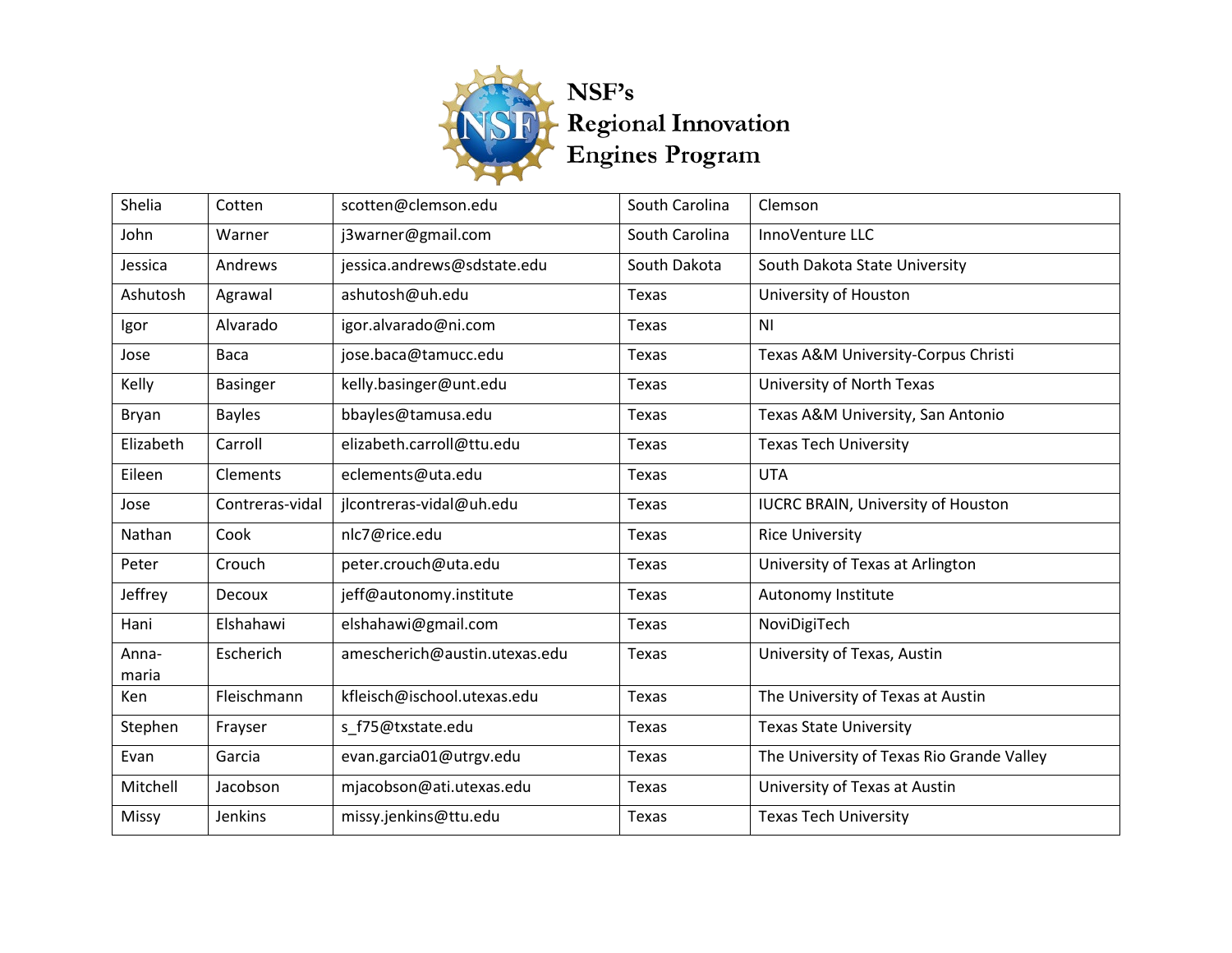

| William      | Kirkey        | wkirkey@ratesresearch.org  | Texas        | RATES (Research Applied Technology Education<br>Services) |
|--------------|---------------|----------------------------|--------------|-----------------------------------------------------------|
| Fantai       | Kong          | fkong@huntenergy.com       | Texas        | <b>Hunt Energy Enterprises</b>                            |
| Ramanan      | Krishnamoorti | ramanan@uh.edu             | <b>Texas</b> | Univ of Houston                                           |
| Fernanda     | Leite         | fernanda.leite@utexas.edu  | Texas        | The University of Texas at Austin                         |
| Vincent      | Leung         | vincent_leung@baylor.edu   | Texas        | <b>Baylor University</b>                                  |
| <b>Brian</b> | Loft          | loft@shsu.edu              | Texas        | Sam Houston State University                              |
| Nancy        | Lowery        | nancy@mcamericas.org       | <b>Texas</b> | Medical Center of the Americas Foundation                 |
| Joe          | Milam         | joe@angelspan.com          | Texas        | AngelSpan                                                 |
| Zivko        | Nikolov       | znikolov@tamu.edu          | Texas        | <b>NCTM</b>                                               |
| John         | Pappas        | johnpappas@tamu.edu        | Texas        | <b>Texas A&amp;M Engineering</b>                          |
| Zj           | Pei           | zjpei@tamu.edu             | Texas        | <b>Texas A&amp;M University</b>                           |
| Pete         | Poorman       | pete.poorman@utdallas.edu  | Texas        | University of Texas at Dallas                             |
| Renata       | Rawlings-Goss | rrawlings.goss@gmail.com   | Texas        | South Big Data Hub                                        |
| Baley        | Reeves        | baley@tamu.edu             | Texas        | <b>NCTM</b>                                               |
| Daniel       | Riechers      | daniel.riechers@utsa.edu   | Texas        | <b>UTSA</b>                                               |
| Carrie       | Romo          | carrie.romo@ttu.edu        | Texas        | <b>Texas Tech University</b>                              |
| Michael      | Sanders       | michael.sanders@tamucc.edu | Texas        | Texas A&M University - Corpus Christi                     |
| Dean         | Schneider     | d-schneider@tamu.edu       | Texas        | Texas A&M Engineering Experiment Station                  |
| Megan        | Schneider     | mschnei4@central.uh.edu    | Texas        | University of Houston System                              |
| Joan         | Siefert rose  | joan@launchbio.org         | Texas        | LaunchBio                                                 |
| Richard      | Smith         | richard.smith@tamucc.edu   | Texas        | Conrad Blucher Institute for Surveying and Science        |